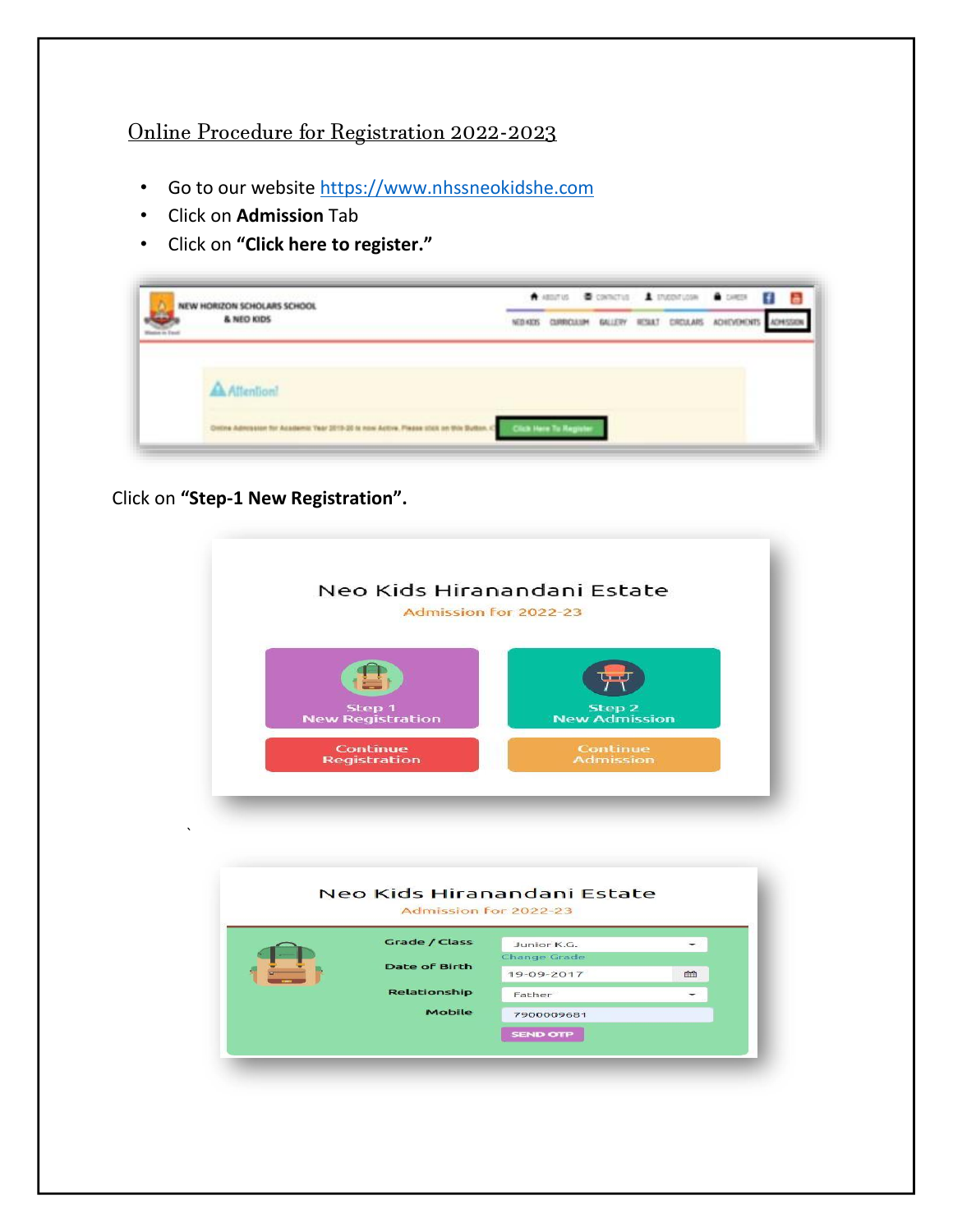- Select Grade from drop down menu.
- Enter the Date of Birth of your Child.
- Select the relationship from the drop down (Father/Mother/Guardian).
- Enter the Mobile number. This will be the primary contact number.
- Click on Send OTP. Enter OTP and click on Verify & Proceed.

**STEP-1 (PERSONAL DETAIL**): Please fill the Pupil's Detail, Social Detail and Residential address of the Student.

|                                                                                                  |                                 |     | Admission for 2022-23   |                                                                                                                       |   |
|--------------------------------------------------------------------------------------------------|---------------------------------|-----|-------------------------|-----------------------------------------------------------------------------------------------------------------------|---|
| <b>Personal Details</b>                                                                          |                                 |     | <b>Guardian Details</b> | <b>Upload Documents</b>                                                                                               |   |
| <b>Pupil's Details</b>                                                                           |                                 |     |                         | * Starred fields are mandatory. All other fields are optional but you may fill them up to save time during admission. |   |
| Pupil's Full Name *<br>Incase there is no Surname.<br>please put middle name in<br>Surname field | Ms.<br>$\overline{\phantom{a}}$ | KOL |                         | Surname                                                                                                               |   |
| Date of Birth *                                                                                  | 19/09/2017                      |     | <b>Birth Town</b>       | Town/City                                                                                                             |   |
| <b>Birth District</b>                                                                            | District                        |     | State                   | Maharashtra                                                                                                           | ۰ |

**STEP-2 (GUARDIAN DETAIL):** Please fill Father's, Mother's and Guardian detail.

|                                                                                                        |                                 |                         | Neo Kids Hiranandani Estate<br>Admission for 2022-23                       |                                                                                                                       |
|--------------------------------------------------------------------------------------------------------|---------------------------------|-------------------------|----------------------------------------------------------------------------|-----------------------------------------------------------------------------------------------------------------------|
| <b>Personal Details</b>                                                                                |                                 | <b>Guardian Details</b> |                                                                            | <b>Upload Documents</b>                                                                                               |
| <b>Father's Details</b>                                                                                |                                 |                         |                                                                            | * Starred fields are mandatory. All other fields are optional but you may fill them up to save time during admission. |
| Father's Full Name<br>Incase there is no Surname.<br>please put middle name in<br><b>Surname field</b> | Mr.<br>$\overline{\phantom{a}}$ | GFR                     |                                                                            | <b>GDRT</b>                                                                                                           |
| Qualification                                                                                          | Under Graduate                  | ۰                       | Occupation                                                                 | Doctor<br>۰                                                                                                           |
| <b>Employer Name</b>                                                                                   | Employer Name                   |                         |                                                                            |                                                                                                                       |
| <b>Employer Address</b>                                                                                | <b>Employer Address</b>         |                         |                                                                            |                                                                                                                       |
| Annual Income                                                                                          | Select                          | ÷                       | Email:                                                                     | REHDY.COM                                                                                                             |
| Mobile No.<br>Enter 10 digit Mobile No.<br>without any space e.g.<br><b>XXXXXXXXXX</b>                 | 7900009681                      |                         | Telephone No.<br>Enter Telephone No, without any<br>space e.g, 022XXXXXXXX | Telephone No.                                                                                                         |

**STEP-3 (UPLOAD DOCUMENTS)**: Upload the documents of the student (Scanned copy of Birth Certificate, Previous year's report card.)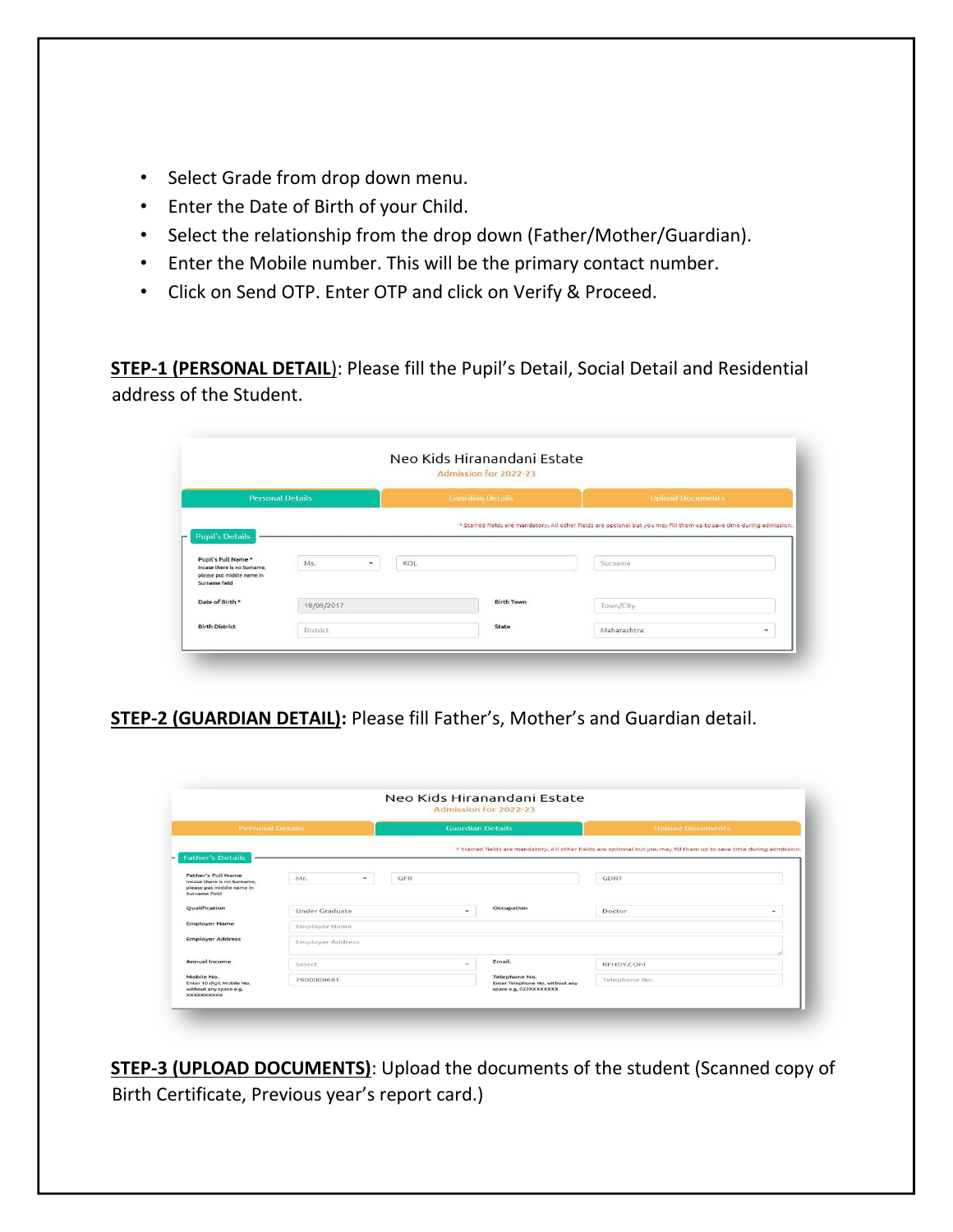|                                                       | Neo Kids Hiranandani Estate<br>Admission for 2022-23 |                                                                                                                       |
|-------------------------------------------------------|------------------------------------------------------|-----------------------------------------------------------------------------------------------------------------------|
| <b>Personal Details</b>                               | <b>Guardian Details</b>                              | <b>Upload Documents</b>                                                                                               |
|                                                       |                                                      | * Starred fields are mandatory. All other fields are optional but you may fill them up to save time during admission. |
| Attended a Different School Last Year?                |                                                      |                                                                                                                       |
| $\Box$ Yes                                            |                                                      |                                                                                                                       |
|                                                       |                                                      |                                                                                                                       |
|                                                       |                                                      |                                                                                                                       |
| Other Siblings studying in this School?<br>$\Box$ Yes |                                                      |                                                                                                                       |

After submitting the Registration form, Registration ID and password will be displayed. Registration details will also be sent on parents registered Email ID and Mobile No.

|                                                                                                                                                                                                        | Neo Kids Hiranandani Estate<br>Admission for 2022-23                                                                                                                                     |
|--------------------------------------------------------------------------------------------------------------------------------------------------------------------------------------------------------|------------------------------------------------------------------------------------------------------------------------------------------------------------------------------------------|
| <b>Registration Successfully Submitted</b>                                                                                                                                                             |                                                                                                                                                                                          |
| If you've provided a valid e-mail, we will send you a confirmation e-mail with the details. Following<br>are the details for reaching your admission counsellor and logging into the admission portal. |                                                                                                                                                                                          |
| Please note down the details which will be required<br>during admission -<br>Registration ID: NEOHE-22-REG-2<br>Password: kol2017                                                                      | For any kind of assistance during this process, please<br>contact-<br>Admission Counseller: Babita Rawat<br>Admission Helpline: 8433956555 / 7400160333<br>Timings: 9AM to 3PM (Mon-Sat) |
| Please Note                                                                                                                                                                                            |                                                                                                                                                                                          |
| You will be able to continue with the admission process once your registration is verified by the<br>school. You will receive a separate email once your registration is confirmed.                    |                                                                                                                                                                                          |
| Print Registration                                                                                                                                                                                     | <b>O</b> Back to Home                                                                                                                                                                    |

Take print of the Registration form by clicking on **Print Registration**.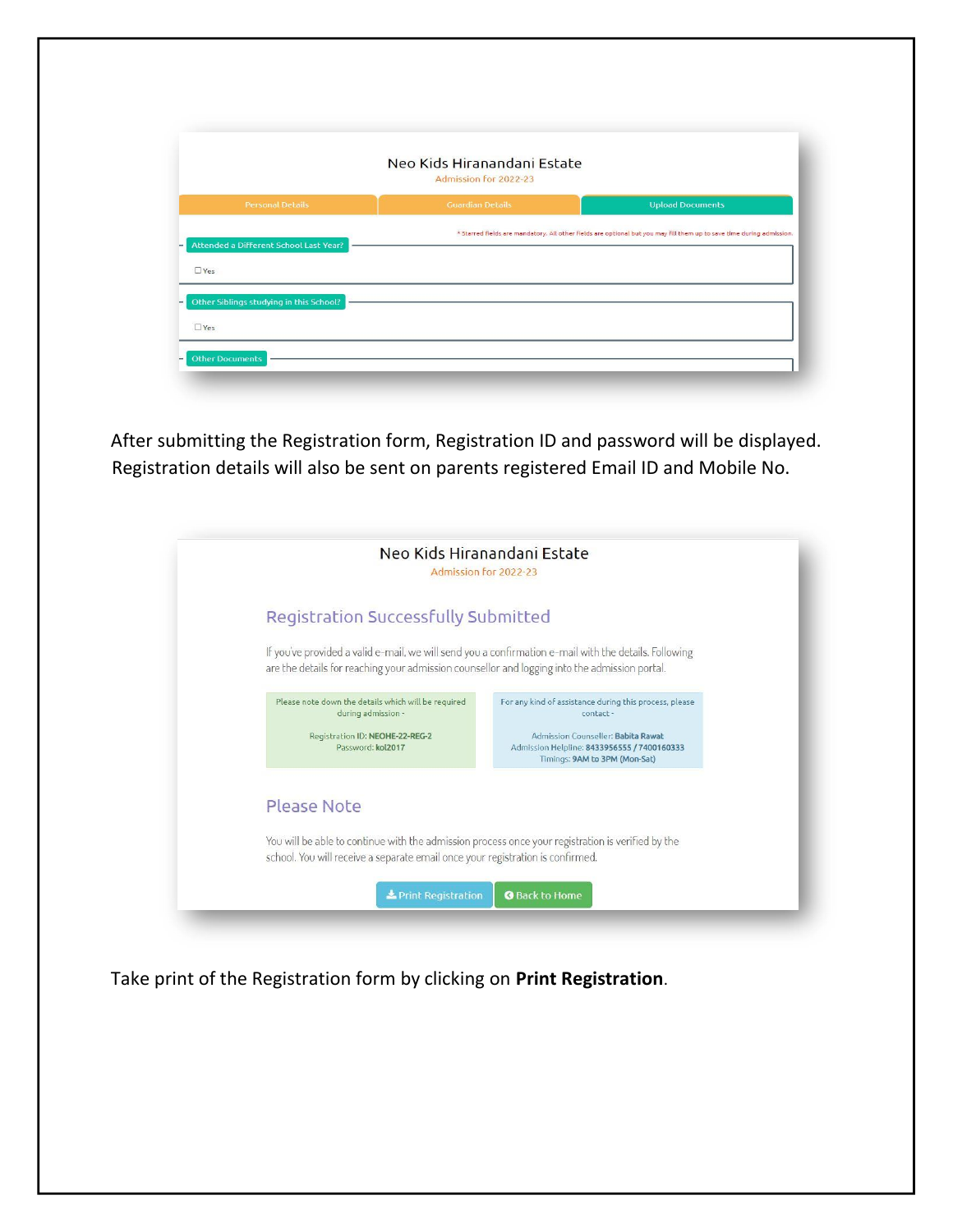| $N_{\infty}^{32}$ Kids                                                                   | Neo Kids Hiranandani Estate<br>Leonardo Building, Opp-Hiranandani Hospital, Hiranandani Estate, Thane - 400607<br>Contact: 7400160333 / 8433956555        |
|------------------------------------------------------------------------------------------|-----------------------------------------------------------------------------------------------------------------------------------------------------------|
|                                                                                          |                                                                                                                                                           |
|                                                                                          |                                                                                                                                                           |
|                                                                                          | Registration (2022-23)                                                                                                                                    |
| • The information is successfully recorded.<br>• Registration does not confirm Admission | . Please note that your Registration is NOT confirmed.<br>. Please bring the print out of this page to the admission office to confirm your registration. |
|                                                                                          | <b>Acknowledgement</b><br>(for office use only)                                                                                                           |
| Date: 06/08/2021                                                                         |                                                                                                                                                           |
| Name: MS. KOL                                                                            | Grade / Class: JUNIOR K.G.                                                                                                                                |
| Reg. No.: NEOHE-22-REG-2                                                                 | Time:<br>Date of Interaction:                                                                                                                             |

Please carry the printed copy of the Registration form to the school for completing the Registration.

**Note:** It is mandatory to complete the registration process from admission office.

## Online Procedure for Admission 2022-2023

Once the Registration process is completed, please go to the school website and click on Admission.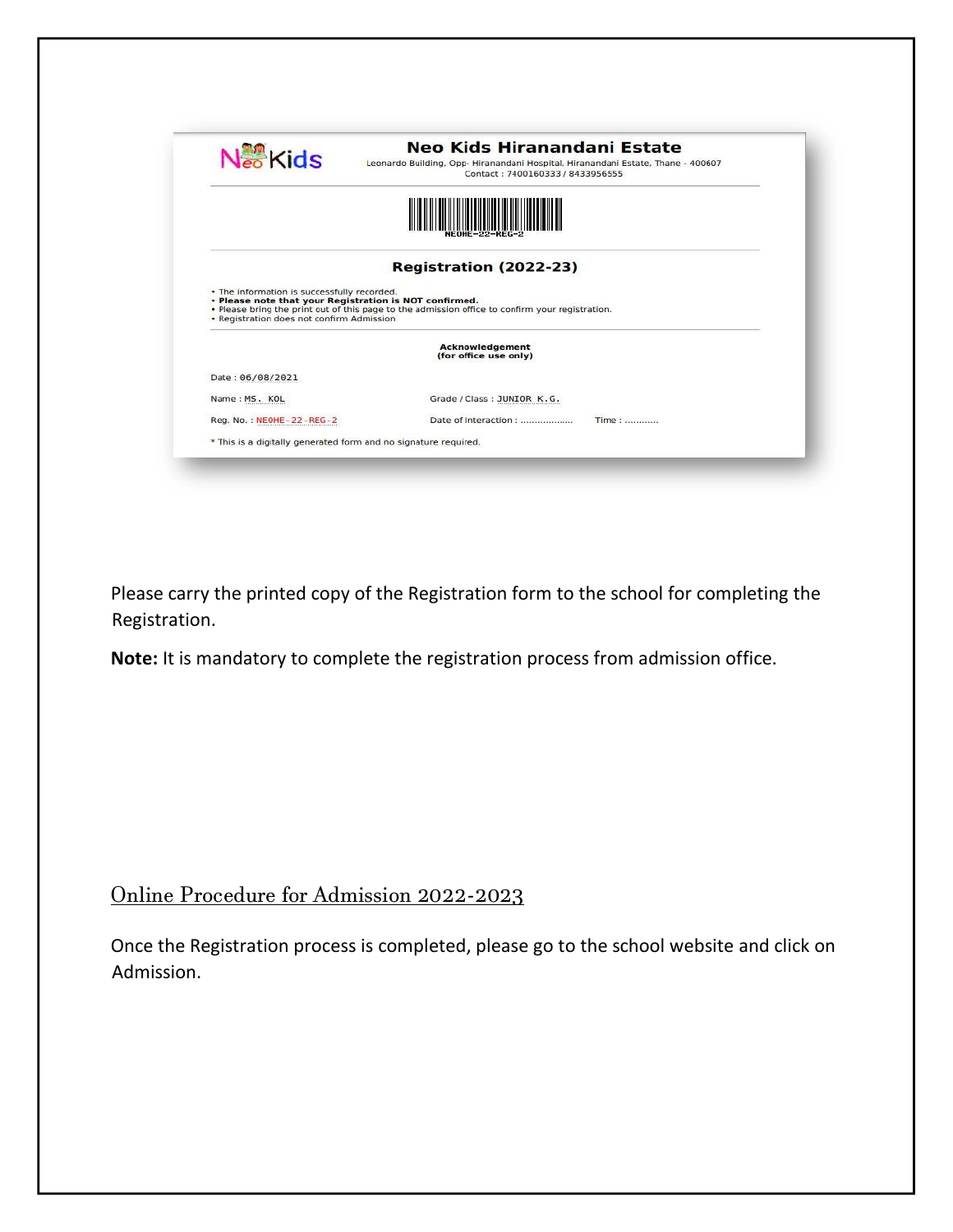| HORIZON SCHOLARS SCHOOL                        |  |  | www. Concu America Com B                            | а |
|------------------------------------------------|--|--|-----------------------------------------------------|---|
| & NEO KIDS                                     |  |  | NONDS DURICULUM GALLERY RESKET CREULARS ACHEVEMENTS |   |
|                                                |  |  |                                                     |   |
| eline Admission for Academic Year 2015-20 is a |  |  |                                                     |   |

- Click on **"Click Here to Register."**
- Click on **"Step 2 New Admission."**



Enter Registration ID and Password as mentioned in the Registration form and click on **Login.** 

| NEOHE-22-REG-2 |
|----------------|
| <b>LOGIN</b>   |
|                |